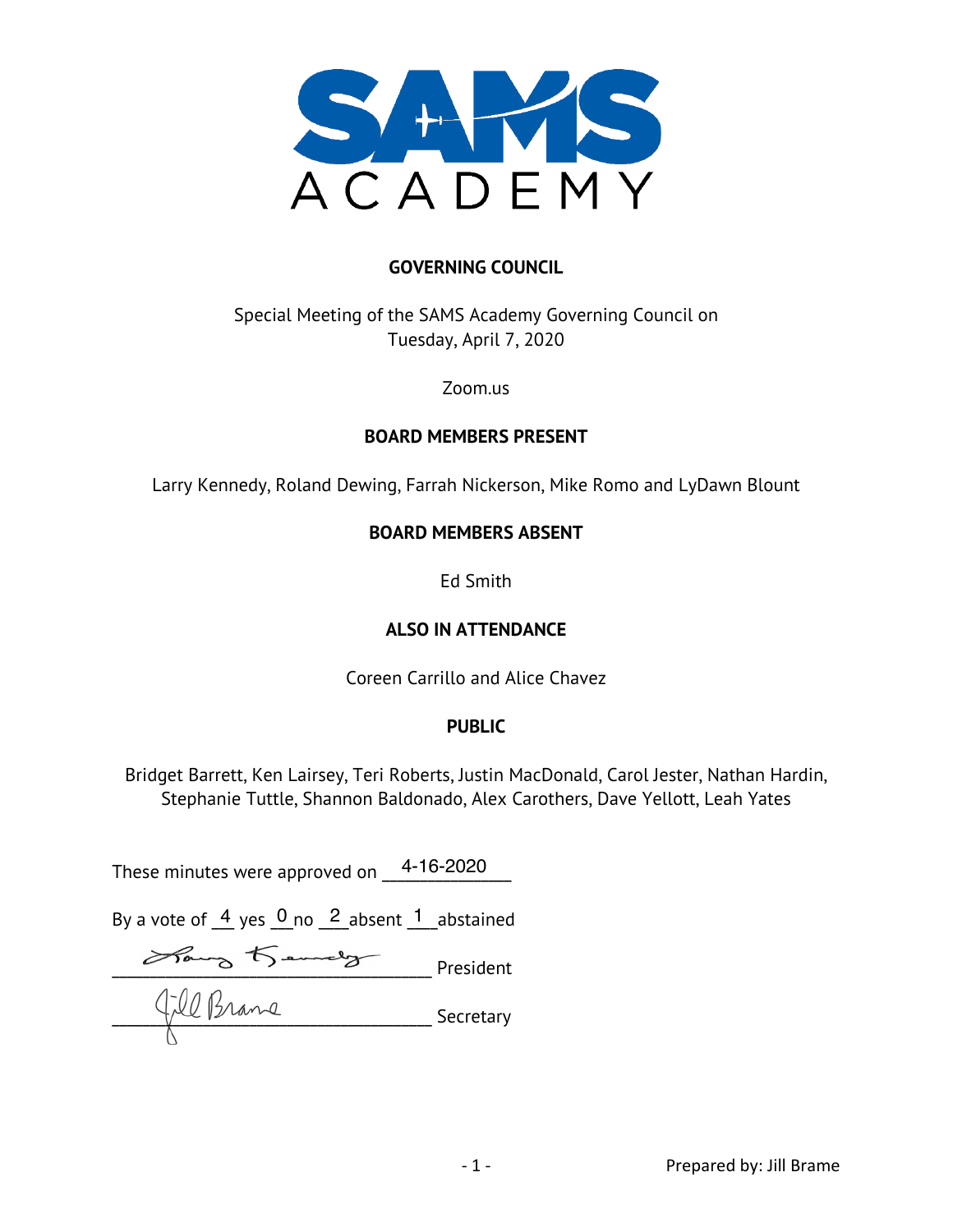# **I. Call to Order**

Larry called to order the Special Meeting of the Governing Council for the Southwest Aeronautics, Mathematics, and Science Academy on April 7, 2020 at 4:10PM on the ZOOM platform.

#### **A. Roll Call**

Larry asked Jill to call roll. Jill called Larry Kennedy, Roland Dewing, Farrah Nickerson, and Mike Romo. LyDawn Blount was absent during the roll call. Ed Smith was absent.

# **B. Adoption of the Agenda\***

Larry asked for a motion to approve the agenda. Farrah made a motion to approve the agenda. Roland seconded the motion. Larry called for a roll call vote to adopt the agenda; Jill called Larry Kennedy, Farrah Nickerson, Roland Dewing, and Mike Romo. All voted in favor and the motion carried unanimously.

# **II. New Business Matters**

#### **A. Governing Council Membership Recommendation\***

Larry introduced a potential Alex Carothers as a potential member. Now that we have a range of 5 – 9 members approved, we can add one more to have 7 members. Alex introduced himself; he is a parent, works on the air force base, and has a flying background. Larry called for a motion. Farrah made a motion to approve Alex Carothers as a new governing council member. Roland seconded the motion. Larry called for a roll call vote to add Alex Carothers to the Governing Council; Jill called Larry Kennedy, Farrah Nickerson, Roland Dewing, and Mike Romo. All voted in favor and the motion carried unanimously.

# **III. Closed Session**

 **A. Limited personnel matters, Head Administrator Interviews pursuant to NMSA 1978, Section 10-15-1(H)(2).** 

Larry made a motion to move to closed session due to limited personnel matters, Head Administrator Interviews pursuant to NMSA 1978, section 10- 15-1(H)(2). Farrah seconded the motion. Larry called for a roll call vote to go into closed session; Jill called Larry Kennedy, Farrah Nickerson, Roland Dewing, and Mike Romo. All voted in favor and the motion carried unanimously.

Larry invited Justin MacDonald into the meeting.

The governing council moved to closed session at 4:22PM.

\*LyDawn joined the meeting at 4:32PM.